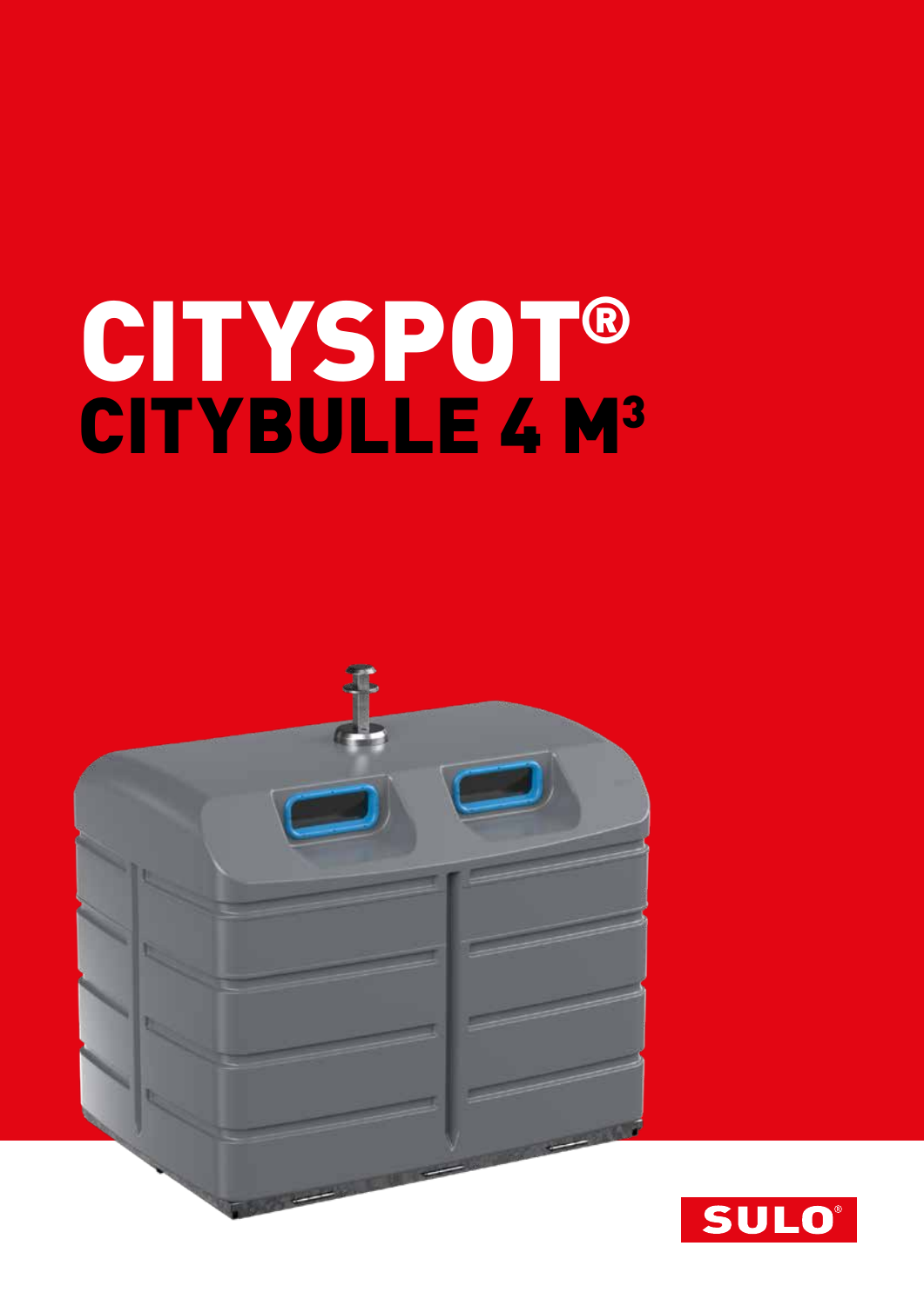## EXTREMELY POPULAR AND VARIABLE

# Citybulle 4 m<sup>3</sup>

**Aproved over decades this variable recycling bank makes use of even the smallest spaces thanks to its optimal shape.** 

- **Popular because of timeless design and** practical functionality
- Suitable for efficient use of the smallest areas for waste collection
- Easy configuration for all important waste sorting functions
- Multiple options to ease the use: e.g. noise reduction for glass, special flap for major consumers
- Easy to be used by people with limited mobility
- Smallest shape for  $3 \text{ m}^3$  volume available on the market



#### **TECHNICAL SPECIFICATIONS**

| Dimensions $\sim$ (mm) <sup>*</sup> |      | Volumes*                       |      |  |
|-------------------------------------|------|--------------------------------|------|--|
| A Width                             | 2000 | Useful Volumes ~ $[m^3]$       | 3.30 |  |
| <b>B</b> Height                     | 1600 | Unloaded weight (kg)           | 250  |  |
| C Depth                             | 1400 | Maximum weight (kg)            | 1570 |  |
| D Height from the ground            | 1450 | Space requirements $(m^2)$ 2.8 |      |  |
| E Height for reduced mobility 1180  |      |                                |      |  |





#### Citybulle 4 m<sup>3</sup>

#### SLOT SYSTEMS



**Paper/ Cardboard** Sky Blue RAL 5015

Green RAL 6010-6018



Zink Yellow RAL 1018

#### LIFTING DEVICES



Single Hook Kinshofer



Big Producer Flap, Extended sorting instructions (no lock)

**Residual Waste** Iron Grey RAL 7011

#### COLOURS\*\*

#### PERSONALISATION



Sorting out instruction (example)

Pearl Grey Pantone Grey 6 C

Flint Grey Pantone Q710-3-2





Chocolate Brow RAL 8019

Navy Blue Pantone 296 C





Big Producer Flap, Glass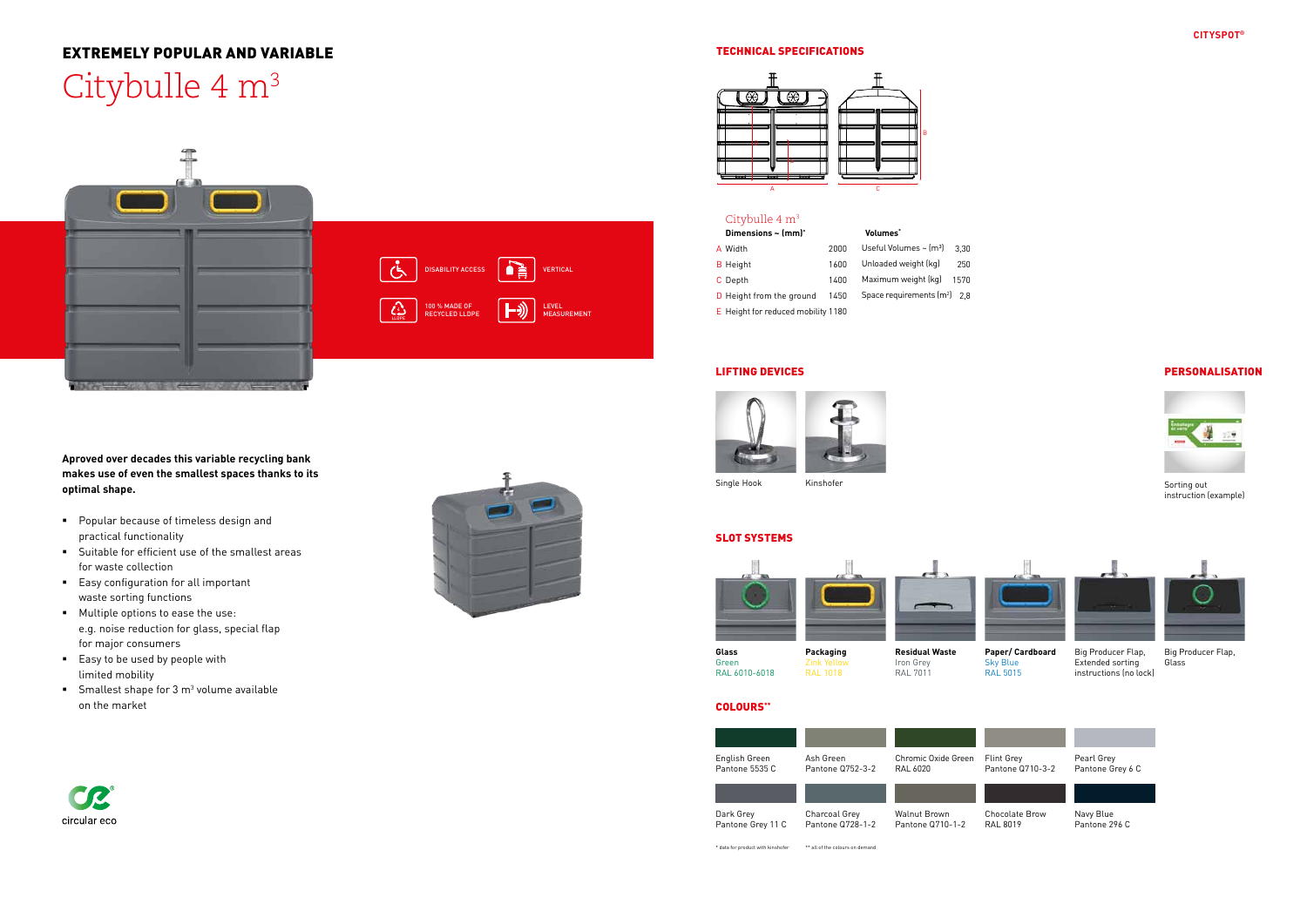|                                                         | $4 \text{ m}^3$                                                      |
|---------------------------------------------------------|----------------------------------------------------------------------|
| <b>SERVICE</b>                                          |                                                                      |
| Pay as you throw billing                                | $\overline{\phantom{a}}$                                             |
| <b>Access control</b>                                   |                                                                      |
| Level measurement                                       | ×                                                                    |
| <b>FRACTIONS</b>                                        |                                                                      |
| <b>Regular waste RAL 7011</b>                           | 545 x 365 mm                                                         |
| Paper RAL 5015                                          | $115 \times 350$ mm                                                  |
| Packaging RAL 1018                                      | Ø 150 standard orifice 115 x 350 mm; brush hole 320 x 230 mm         |
| <b>Cardboard RAL 5023</b>                               | $115 \times 350$ mm                                                  |
| Glass RAL 6010-6018                                     | Diameter 150 mm                                                      |
| <b>Extended sorting instructions</b><br><b>RAL 1018</b> | Big user flap with shutter<br>without lock                           |
| <b>Big user flap</b>                                    | Internal dimensions: 426 x 355 mm, External dimensions: 476 x 430 mm |
| <b>STANDARDS</b>                                        |                                                                      |
|                                                         | <b>NF EN 13071</b>                                                   |

Standard **Option** 

### Cityspot® TECHNICAL INFORMATION



#### **CITYBULLE**

#### CITYBULLE

|                                                                          | $4 \text{ m}^3$                                                                                                                                   |  |
|--------------------------------------------------------------------------|---------------------------------------------------------------------------------------------------------------------------------------------------|--|
| <b>TECHNICAL SPECIFICATIONS</b>                                          |                                                                                                                                                   |  |
| <b>Dimensions</b>                                                        | <b>Single Hook</b><br>Depth: 1560 mm,<br>Width: 2000 mm,<br>Height: 1600 mm<br>Kinshofer<br>Depth: 1400 mm,<br>Width: 2000 mm,<br>Height: 1600 mm |  |
| <b>Height of holes</b><br>from the ground                                | 1450 mm                                                                                                                                           |  |
| <b>Height of the openings</b><br>for reduced mobility from<br>the ground | 1180 mm                                                                                                                                           |  |
| <b>Useful volumes</b>                                                    | $3,30 \text{ m}^3$                                                                                                                                |  |
| <b>Unloaded weigth</b>                                                   | 250 kg                                                                                                                                            |  |
| Maximum weigth                                                           | 1570kg                                                                                                                                            |  |
| <b>Lifting device</b>                                                    | Single Hook, Kinshofer                                                                                                                            |  |
| <b>Flap Opening Volume</b>                                               | Single Hook<br>simple flap: 82,2 litres,<br>Kinshofer double flap: 168 litres                                                                     |  |
| <b>INSTALLATION</b>                                                      |                                                                                                                                                   |  |
| <b>Space requirements</b>                                                | $2.8 \text{ m}^2$                                                                                                                                 |  |
| <b>Transport</b>                                                         | 9 units per truck                                                                                                                                 |  |
| HANDLING, COMFORT AND FLEXIBILITY                                        |                                                                                                                                                   |  |
| Compactor                                                                |                                                                                                                                                   |  |
| <b>Reduce mobility</b>                                                   | ■                                                                                                                                                 |  |
| Foot pedal                                                               |                                                                                                                                                   |  |
| Sound-proofing                                                           | Installation of an insulating polyethylene foam                                                                                                   |  |
| <b>EMPTYING</b>                                                          |                                                                                                                                                   |  |
| <b>Number of operators</b>                                               | ŧ                                                                                                                                                 |  |
| <b>Duration of emptying</b>                                              | $1-2$ min                                                                                                                                         |  |
| Emptying system according prehension grip                                | Single flap, vertical                                                                                                                             |  |